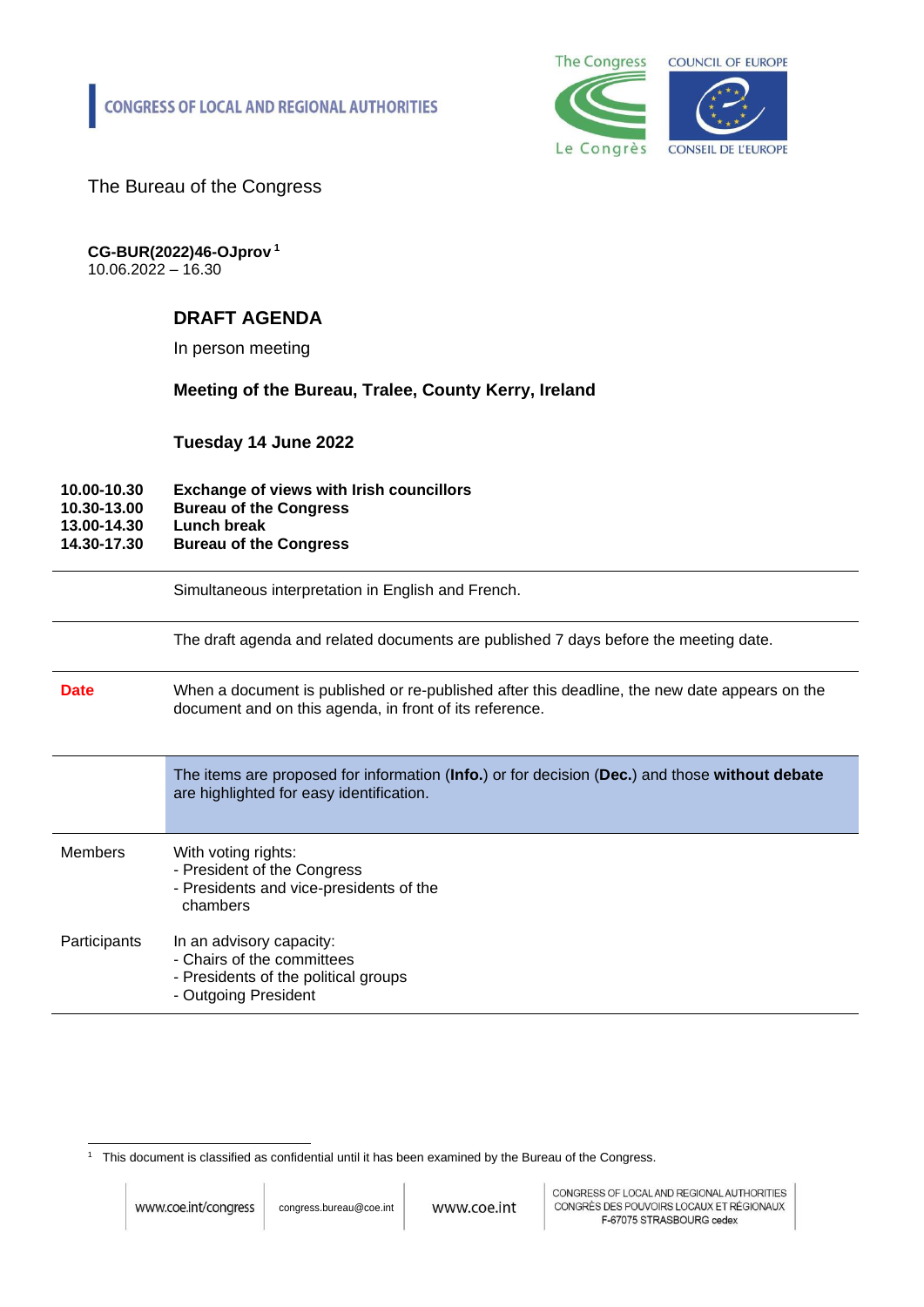#### **1. Opening of the meeting**

**2. Adoption of the agenda** 

| CG-BUR(2022)46-OJprov | Dec.  |
|-----------------------|-------|
| CG-BUR(2022)45-DEC    | Info. |
| CG-BUR(2022)46-47     | Info. |

#### **IN CAMERA**

| 3.  | Election of the Secretary General of the Congress -                                                                                                                                                                                                             |                                                                             |                                           |
|-----|-----------------------------------------------------------------------------------------------------------------------------------------------------------------------------------------------------------------------------------------------------------------|-----------------------------------------------------------------------------|-------------------------------------------|
|     | Only the following persons will be allowed in the meeting<br>room:                                                                                                                                                                                              |                                                                             |                                           |
|     | With voting rights $=$ the elected members of the<br>Bureau:<br>- the President of the Congress<br>- the presidents and vice-presidents of the chambers                                                                                                         |                                                                             |                                           |
|     | <b>Without voting rights:</b><br>- the presidents of the political groups<br>- the chairpersons of the committees<br>- the outgoing President<br>- the outgoing Secretary General (administrator in<br>charge of the election)<br>- the Secretary of the Bureau |                                                                             |                                           |
| 3.1 | Report by the pre-selection committee                                                                                                                                                                                                                           | CG-BUR(2022)46-43                                                           | Info.                                     |
| 3.2 | Establishment of the final list of candidates to be<br>proposed to the Congress                                                                                                                                                                                 |                                                                             | Dec.                                      |
| 4.  | <b>Communication by the President of the Congress</b>                                                                                                                                                                                                           | CG-BUR(2022)46-41                                                           |                                           |
|     | Missions and meetings of the President of the Congress                                                                                                                                                                                                          |                                                                             | Info.                                     |
| 5.  | <b>Communication by the Secretary General of the</b><br><b>Congress</b>                                                                                                                                                                                         | CG-BUR(2022)46-42                                                           | Info.                                     |
|     | Missions and meetings of the Secretary General of the<br>Congress                                                                                                                                                                                               |                                                                             |                                           |
| 6.  | <b>Russian Federation's war against Ukraine</b>                                                                                                                                                                                                                 | CG-BUR(2022)46-51<br>CG-BUR(2022)46-55<br>CG-BUR(2022)46-65<br>Link<br>Link | Info.<br>Info.<br>Info.<br>Info.<br>Info. |
| 7.  | Budget of the Congress 2022 and 2023                                                                                                                                                                                                                            |                                                                             | Info.                                     |
| 8.  | <b>National delegations</b>                                                                                                                                                                                                                                     |                                                                             |                                           |

Rapporteurs : Xavier CADORET, France (L, SOC/G/PD) Aleksandra MALETIĆ, Serbia (R, EPP/CCE)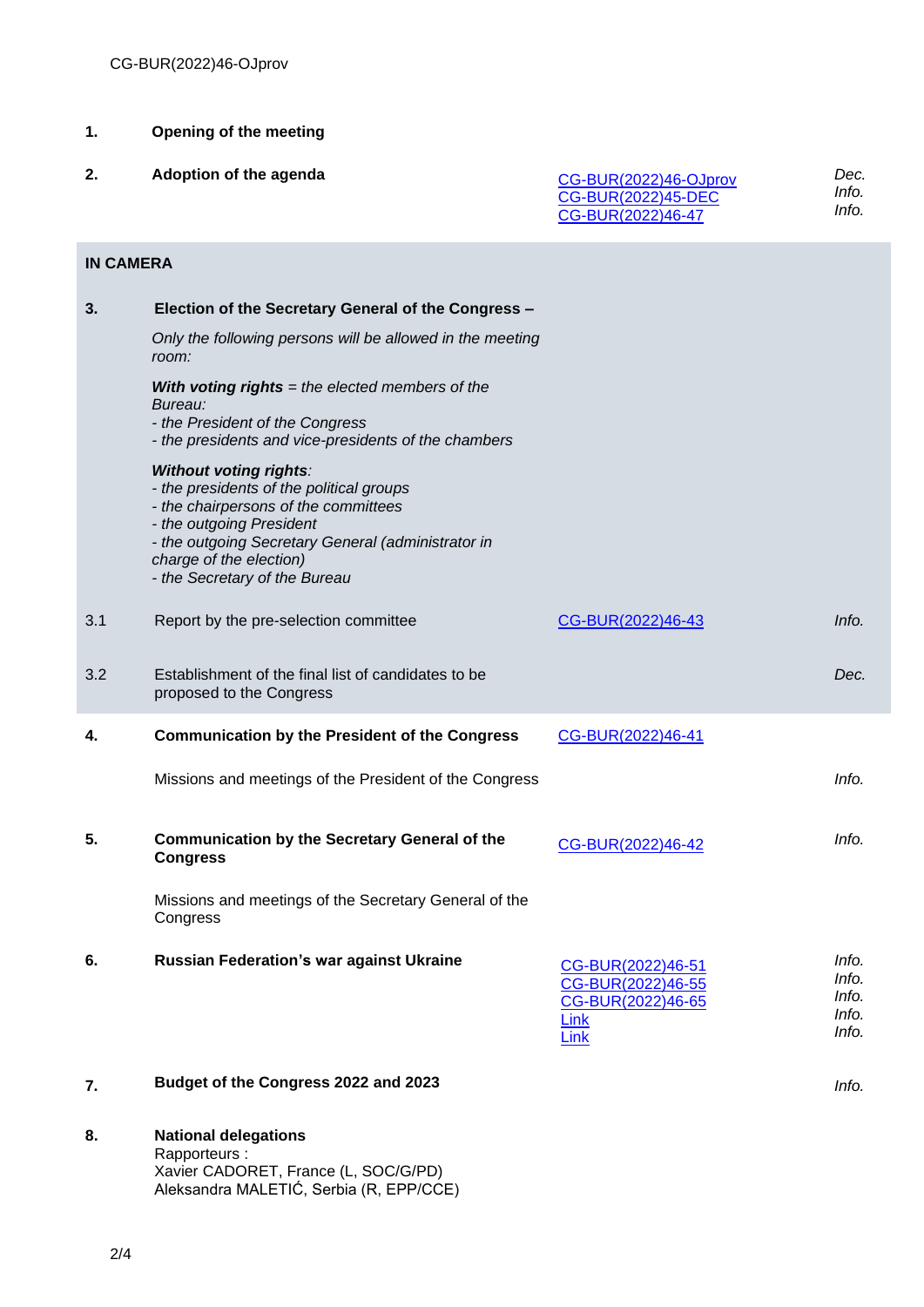|      | Changes in the composition of the national delegations                                                                                                                                    | 09.06 CG-BUR(2022)46-44<br>10.06 CG-BUR(2022)46-44ADD                                                                         | Dec.<br>Dec.                             |
|------|-------------------------------------------------------------------------------------------------------------------------------------------------------------------------------------------|-------------------------------------------------------------------------------------------------------------------------------|------------------------------------------|
| 9.   | 43rd Session of the Congress, 25-27 October 2022                                                                                                                                          |                                                                                                                               |                                          |
| 9.1  | Schedule of meetings                                                                                                                                                                      | CG(2022)43-01                                                                                                                 | Info.                                    |
| 9.2  | Approval of the draft agenda                                                                                                                                                              | CG(2022)43-OJ                                                                                                                 | Dec.                                     |
| 9.3  | Chairing of the plenary sittings                                                                                                                                                          | CG-BUR(2022)46-61                                                                                                             | Info.                                    |
| 9.4  | Side events                                                                                                                                                                               | CG-BUR(2022)46-49                                                                                                             | Dec.                                     |
| 9.5  | Youth delegates in 2022                                                                                                                                                                   | CG-BUR(2022)46-62                                                                                                             | Info.                                    |
| 10.  | <b>Activities of the committees</b>                                                                                                                                                       |                                                                                                                               | Info.                                    |
| 10.1 | Meetings of committees                                                                                                                                                                    | 10.06 CG/MON(2022)4-OJprov<br>CG-CUR(2022)2_OJprov<br>CG-GOV(2022)2 OJprov<br>CG-BUR(2022)46-63<br>09.06 CG-BUR(2022)46-45REV | Info.<br>Info.<br>Info.<br>Info.<br>Dec. |
| 10.2 | Follow up to the 4 November 2021 statement by the<br>Council of Europe's Committee for the Prevention of<br>Torture and Inhuman or Degrading Treatment or<br>Punishment (CPT) on Bulgaria |                                                                                                                               | Dec.                                     |
| 11.  | <b>Local and regional elections</b>                                                                                                                                                       | CG-BUR(2022)46-50                                                                                                             | Info.                                    |
|      |                                                                                                                                                                                           | Link                                                                                                                          | Info.                                    |
| 12.  | <b>Local and regional democracy</b>                                                                                                                                                       |                                                                                                                               | Info.                                    |
|      | Turkey - Situation of Nurhayat Altun and Leyla Güven                                                                                                                                      |                                                                                                                               | Info.                                    |
| 13.  | Intergovernmental sector                                                                                                                                                                  |                                                                                                                               | Info.                                    |
| 13.1 | 132nd Session of the Committee of Ministers,<br>19-20 May 2022, Turin, Italy                                                                                                              | CG-BUR(2022)46-67<br>Speech of the Congress President                                                                         | Info.                                    |
| 13.2 | Annual report of the Secretary General of the Council of<br>Europe "Moving Forward 2022"                                                                                                  | Link                                                                                                                          | Info.                                    |
| 13.3 | Priorities of the Irish Presidency of the Committee of<br>Ministers of the Council of Europe<br>(20 May 2022 - November 2022)                                                             | CM/inf(2022)14<br>08.06 CG-BUR(2022)46-66                                                                                     | Info.<br>Info.                           |
| 13.4 | Committee of Ministers' replies to texts adopted by the<br>Congress                                                                                                                       | CM/Cong(2022)Rec455-final<br>CM/Del/Dec(2022)1432/12.1                                                                        | Info.                                    |